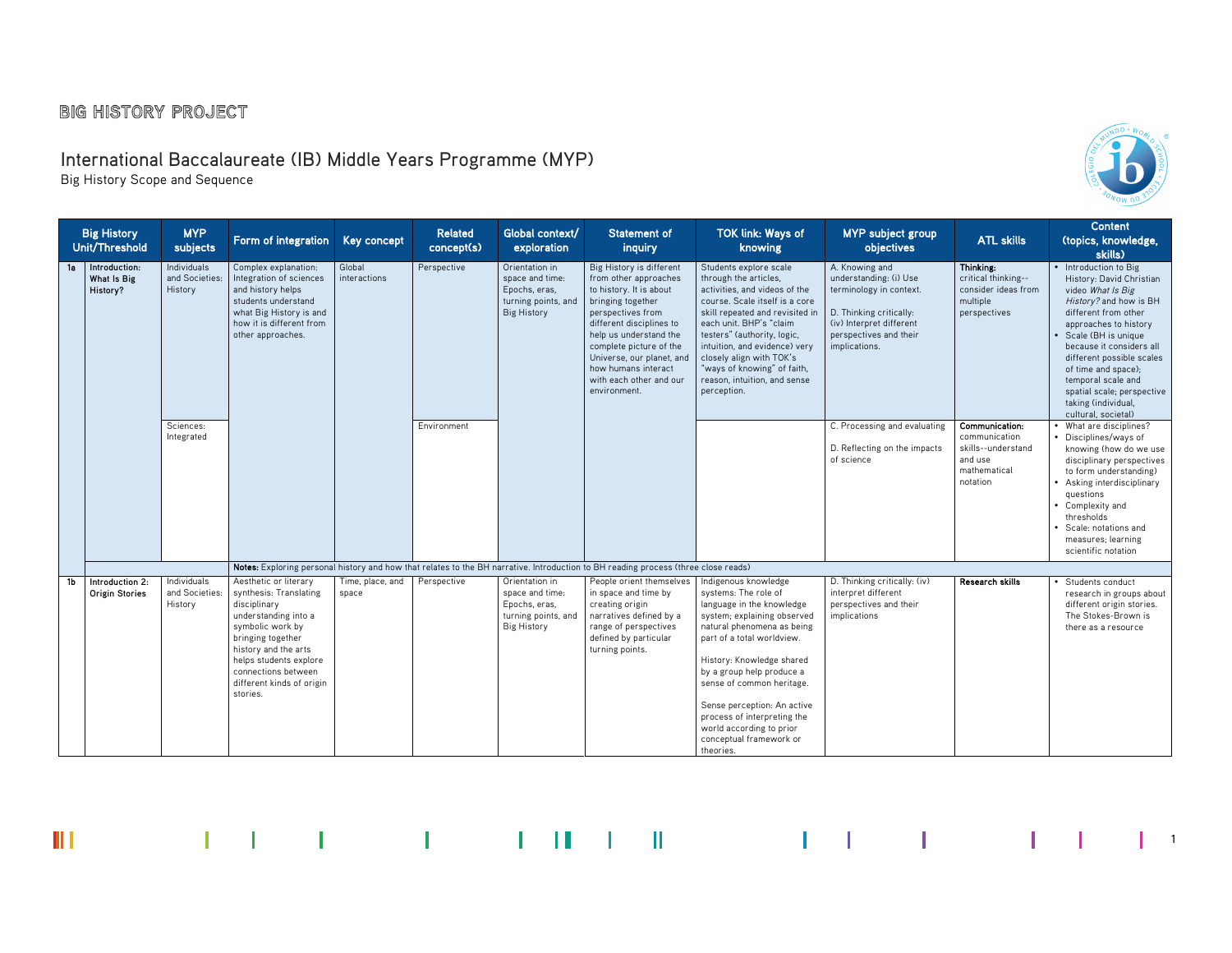|              | <b>Big History</b><br>Unit/Threshold | <b>MYP</b><br>subjects                    | Form of integration                                                                                                                                                                                                       | <b>Key concept</b>        | <b>Related</b><br>concept(s)                        | Global context/<br>exploration                                                                                                                           | <b>Statement of</b><br>inquiry                                                                                             | <b>TOK link: Ways of</b><br>knowing                                                                                                                                                                                                                   | <b>MYP</b> subject group<br>objectives                                                                                                                                                                                                                                                                                   | <b>ATL skills</b>                                                                         | <b>Content</b><br>(topics, knowledge,<br>skills)                                                                                                                                                                                                                                                                                                                                                                                                                                                                                                                                 |
|--------------|--------------------------------------|-------------------------------------------|---------------------------------------------------------------------------------------------------------------------------------------------------------------------------------------------------------------------------|---------------------------|-----------------------------------------------------|----------------------------------------------------------------------------------------------------------------------------------------------------------|----------------------------------------------------------------------------------------------------------------------------|-------------------------------------------------------------------------------------------------------------------------------------------------------------------------------------------------------------------------------------------------------|--------------------------------------------------------------------------------------------------------------------------------------------------------------------------------------------------------------------------------------------------------------------------------------------------------------------------|-------------------------------------------------------------------------------------------|----------------------------------------------------------------------------------------------------------------------------------------------------------------------------------------------------------------------------------------------------------------------------------------------------------------------------------------------------------------------------------------------------------------------------------------------------------------------------------------------------------------------------------------------------------------------------------|
|              |                                      | Arts: Visual<br>and<br>Performing<br>Arts |                                                                                                                                                                                                                           |                           | Narrative                                           |                                                                                                                                                          |                                                                                                                            | Art: Can contribute to a view<br>of self and can also shape an<br>individual's view of the<br>world.                                                                                                                                                  | A. Knowing and<br>understanding: (ii)<br>Demonstrate an<br>understanding of the role of<br>the art form in original or<br>displaced contexts.                                                                                                                                                                            |                                                                                           | Examples of origin<br>stories in art (BHP 1.4:<br>Judeo-Christian, Mayan,<br>Chinese, and Iroquois.)<br>Similarities and<br>differences between the<br>4 images<br>• Art and the origins of the<br>Universe; art and the<br>origins of humans<br>What does each image<br>reveal about the beliefs<br>held by the people of the<br>society that created it?<br>Engage in process of<br>creative self-exploration<br>& discovery- an<br>integrated arts<br>performance on the<br>origin stories and how<br>arts contributes towards<br>understanding the world<br>which we live in |
| $\mathbf{2}$ | The Big Bang                         | Sciences:<br>Physics                      | Complex explanation:<br>Bringing together<br>science and history<br>helps students explore<br>connections between<br>scientific discoveries<br>and those discoveries'<br>relationship to society<br>and the acceptance of | Time, place, and<br>space | Interaction                                         | Personal and<br>cultural<br>expression: The<br>ways in which we<br>discover and<br>express ideas,<br>feelings, nature,<br>culture, beliefs<br>and values | Over time, individuals<br>change their minds<br>based on new<br>experiences, new<br>understandings, and<br>cultural norms. | Using imagination and reason<br>in the creation of hypothesis.<br>Pivotal shifts of thinking in<br>the development of the<br>natural sciences.                                                                                                        | A. Knowing and<br>understanding: (i) Explain<br>scientific knowledge.                                                                                                                                                                                                                                                    | Thinking: transfer<br>skills-- apply skills<br>and knowledge in<br>unfamiliar situations. | Big Bang theory; what<br>emerged from the Big<br>Bang?<br>Janna Levin video:<br>Questions about the Big<br>Bang: Guest Talk<br>David Christian video<br>• Cosmic Background<br>Microwave Radiation                                                                                                                                                                                                                                                                                                                                                                               |
|              |                                      | Individuals<br>and Societies:<br>History  | new theories.                                                                                                                                                                                                             |                           | Causality (cause<br>and consequence)<br>Perspective | Orientation in time<br>and space:<br>Turning points<br>and Big History                                                                                   |                                                                                                                            | How can it be that scientific<br>knowledge changes over<br>time? What roles do culture<br>and religion play in this<br>paradigm shift in thinking?<br>Galileo used<br>sense/perception evidence<br>and logic to reframe<br>understanding of Universe. | A. Knowing and<br>understanding: (ii)<br>Demonstrate knowledge and<br>understanding of subject-<br>specific content and concepts<br>through descriptions,<br>explanations, and examples.<br>C. Communicating: (i)<br>Communicate information<br>and ideas using an<br>appropriate style for the<br>audience and purpose. | Thinking: critical<br>thinking skills--<br>develop contrary or<br>opposing arguments.     | How did our<br>understanding/view of<br>the Universe change<br>over time?<br>Geocentric view:<br>heliocentric view<br>BHP articles on Ptolemy,<br>Copernicus, Galileo,<br>Newton, and Hubble                                                                                                                                                                                                                                                                                                                                                                                     |
|              |                                      |                                           | Notes: -Creating of a Big Bang infographic. Claim testing. Views of the Universe debate.                                                                                                                                  |                           |                                                     |                                                                                                                                                          |                                                                                                                            |                                                                                                                                                                                                                                                       |                                                                                                                                                                                                                                                                                                                          |                                                                                           |                                                                                                                                                                                                                                                                                                                                                                                                                                                                                                                                                                                  |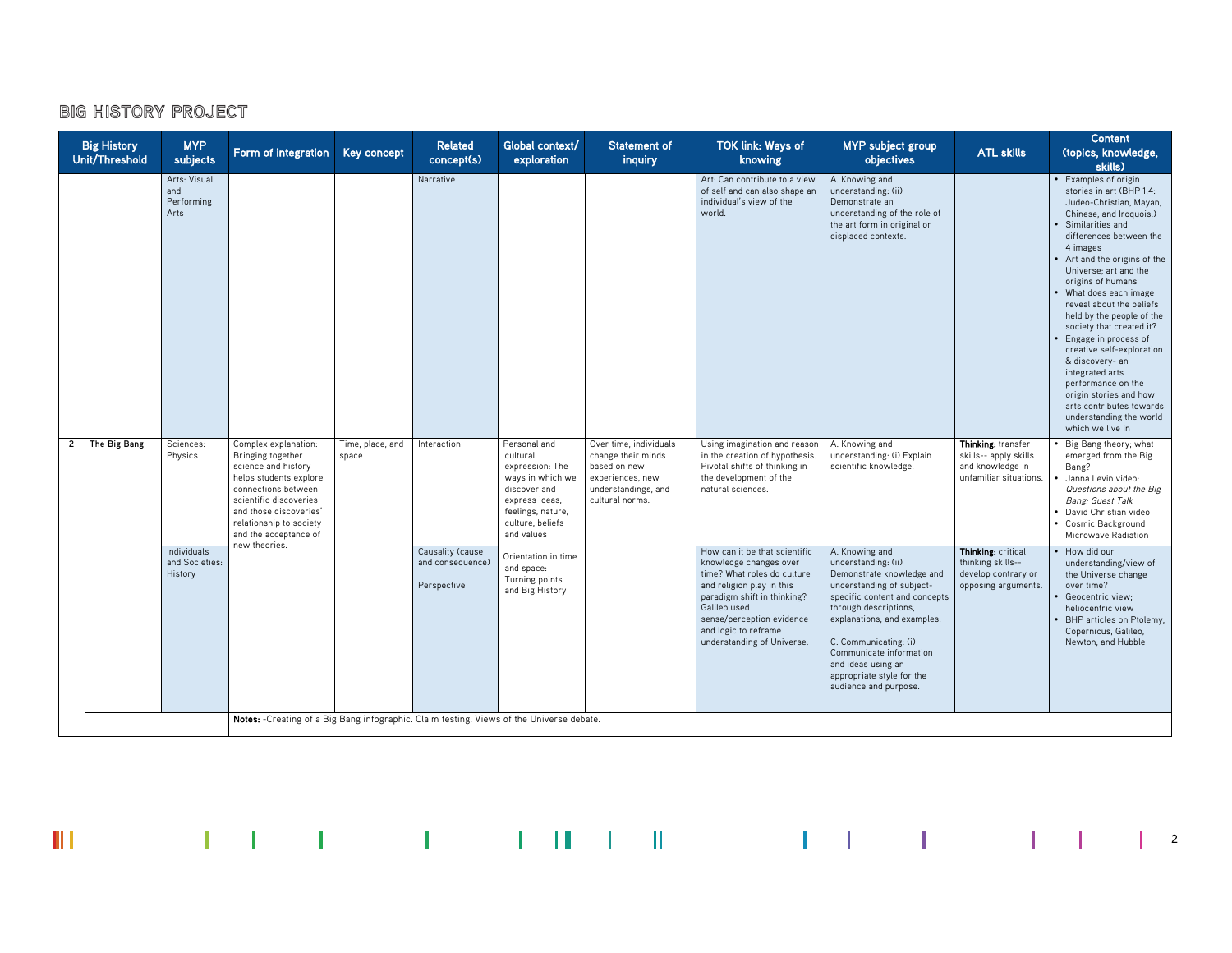| <b>Big History</b><br>Unit/Threshold | <b>MYP</b><br>subjects                                 | Form of integration                                                                                                                                                                                    | <b>Key concept</b> | <b>Related</b><br>concept(s) | Global context/<br>exploration                                                    | <b>Statement of</b><br>inquiry                                                                                                                                                                                                                                                                   | <b>TOK link: Ways of</b><br>knowing                                                                                                                                                                                                                                                                                                                                                                                                                                              | <b>MYP</b> subject group<br>objectives                                                                                       | <b>ATL skills</b>                                                                                                                   | <b>Content</b><br>(topics, knowledge,<br>skills)                                                                                                                                                                                                                                                                                                                                             |
|--------------------------------------|--------------------------------------------------------|--------------------------------------------------------------------------------------------------------------------------------------------------------------------------------------------------------|--------------------|------------------------------|-----------------------------------------------------------------------------------|--------------------------------------------------------------------------------------------------------------------------------------------------------------------------------------------------------------------------------------------------------------------------------------------------|----------------------------------------------------------------------------------------------------------------------------------------------------------------------------------------------------------------------------------------------------------------------------------------------------------------------------------------------------------------------------------------------------------------------------------------------------------------------------------|------------------------------------------------------------------------------------------------------------------------------|-------------------------------------------------------------------------------------------------------------------------------------|----------------------------------------------------------------------------------------------------------------------------------------------------------------------------------------------------------------------------------------------------------------------------------------------------------------------------------------------------------------------------------------------|
| Stars &<br>3<br><b>Elements</b>      | Sciences:<br>Chemistry                                 | Crossover tolling: Using<br>skills and concepts<br>from mathematics to<br>understand a new issue<br>(chemical analysis of<br>elements, the<br>importance of stars in<br>the Big History<br>narrative). | Development        | Energy                       | Scientific and<br>technical<br>innovation: Inquiry<br>into how the world<br>works | With the appearance of<br>stars, the Universe<br>became more diverse.<br>varied, interesting, and<br>complex.                                                                                                                                                                                    | Prediction is an important<br>feature of science. Many<br>laws of science are stated<br>using the language of math.<br>Understanding of stars and<br>elements based on reason<br>and perception. That which<br>we perceive (the language of<br>TOK) is the evidence<br>(language of Big History)<br>upon which claims (Big<br>History) of knowledge are<br>made. These claims are the<br>"ways of knowing" (TOK<br>language) upon which our<br>collective knowledge is<br>based. | C. Processing and evaluating:<br>(i) Present collected and<br>transformed data.                                              | Research:<br>information literacy<br>skills: use critical<br>literacy skills to<br>analyze and<br>interpret media<br>communications | Life and death of stars.<br>Dmitri Mendeleev and<br>the periodic table<br>How stars were formed<br>• Life Cycles of Stars;<br>"The Life of a Star"<br>Stars timeline<br>What did stars give us?<br>• Ways of Knowing, Marie<br>Curie, Mendeleev<br>What Do You Know?<br>What Do You Ask?<br>Case study: Silver<br>(introduce the concept of<br>a Little Big History)<br>This Threshold Today |
|                                      | Mathematics                                            |                                                                                                                                                                                                        |                    | Measurement                  |                                                                                   |                                                                                                                                                                                                                                                                                                  |                                                                                                                                                                                                                                                                                                                                                                                                                                                                                  | C. Communicating: (i) Select<br>appropriate forms of<br>mathematical representation<br>to present information.               | Social skills:<br>collaborative task<br>producing stars<br>timelines                                                                | Measurement and<br>measurement tools;<br>converting between<br>different units of<br>measurement<br>Data analysis<br>• Ratio and proportion<br>Scale<br>• Size of stars, brightness<br>of stars, temperature/<br>luminosity/ power of<br>stars, distance, relative<br>size                                                                                                                   |
|                                      |                                                        |                                                                                                                                                                                                        |                    |                              |                                                                                   | Notes: Grading Silver Supernova activity. "From Alchemy to Chemistry." The philosopher's stone/ Cintamani                                                                                                                                                                                        |                                                                                                                                                                                                                                                                                                                                                                                                                                                                                  |                                                                                                                              |                                                                                                                                     |                                                                                                                                                                                                                                                                                                                                                                                              |
| Our Solar<br>4<br>System & Earth     | Sciences:<br>Earth Science<br>(Integrated<br>Sciences) | Bringing together<br>geography and science<br>to explore the<br>formation of the Earth<br>and Solar System, and<br>how Earth slowly<br>became the world we<br>know today.                              | Systems            | Models                       | Orientation in<br>space and time:<br>Natural landscapes<br>and resources          | Collisions of chunks of<br>debris eventually created<br>our Earth and Solar<br>System. As giant hunks<br>of rock, metal, and ice<br>slammed into the Earth's<br>surface, it became a<br>planet with three layers.<br>The interplay between<br>the layers resulted in the<br>Earth as we know it. | "Right," "wrong," and<br>"scientific" truth. Deductive<br>and inductive reasoning in<br>science.<br>Wegener hypothesis; Vine-<br>Matthew-Morley hypothesis.<br>Wegener used intuition and<br>evidence but couldn't prove<br>theory of continental drift<br>until later evidence and<br>reason provided foundation<br>for plate tectonics.                                                                                                                                        | A. Knowing and<br>understanding: (iii) Analyze<br>and evaluate information to<br>make scientifically supported<br>judgments. | Communication:<br>communication<br>skills: give and<br>receive meaningful<br>feedback.                                              | Formation of Earth and<br>the Solar System<br>• What Was the Young<br>Earth Like?; the early<br>atmosphere<br>• Accretion                                                                                                                                                                                                                                                                    |

 $\mathbf{III}$  and the set of the set of the set of the Higgs set of the set of the set of the Higgs set of the set of the set of the set of the set of the set of the set of the set of the set of the set of the set of the set o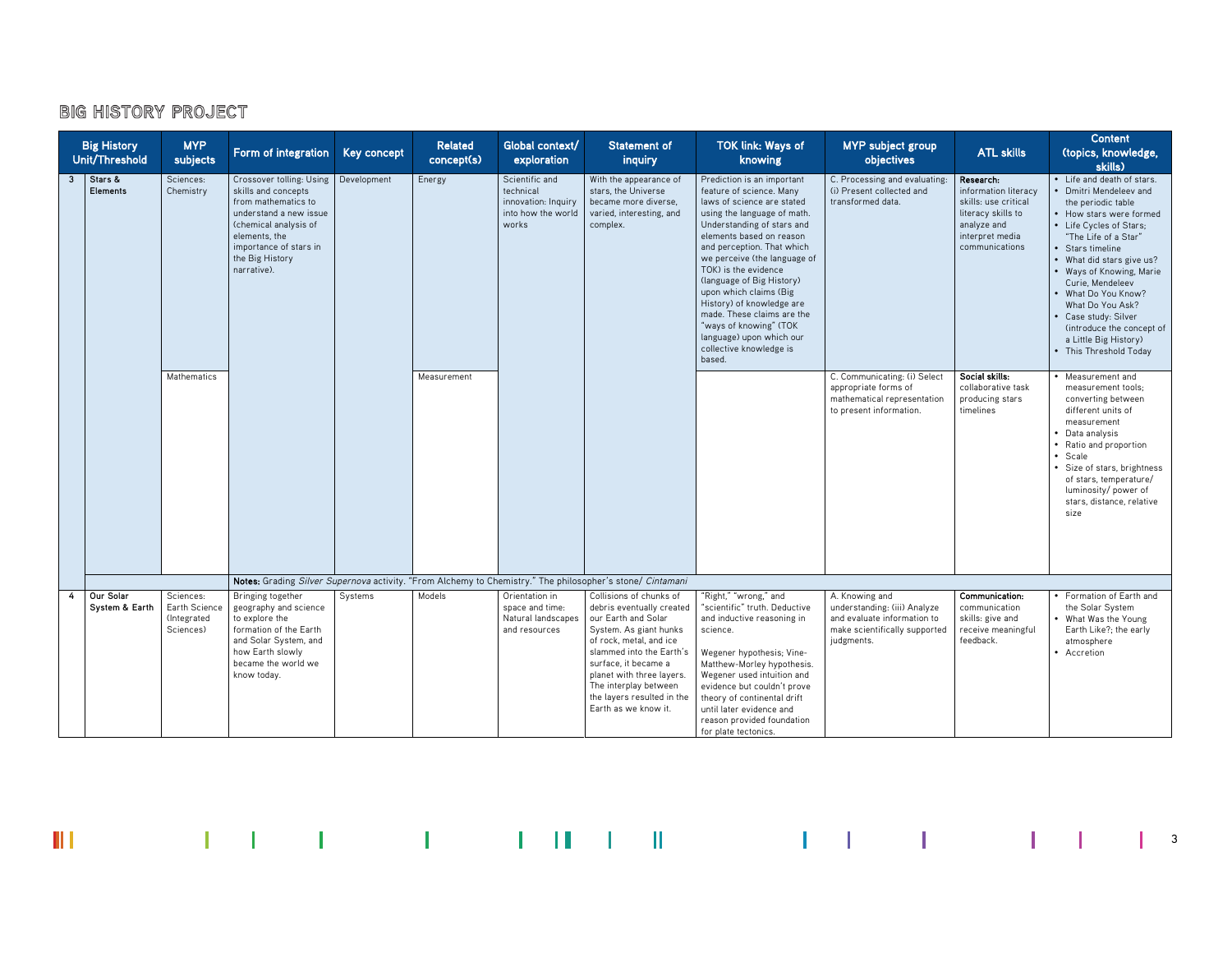$\mathbb H$ 

|                | <b>Big History</b><br>Unit/Threshold | <b>MYP</b><br>subjects                     | Form of integration Key concept                                                                                                                                                                                                                                   |        | <b>Related</b><br>concept(s) | Global context/<br>exploration                                                    | <b>Statement of</b><br>inquiry                                                                         | TOK link: Ways of<br>knowing                                                                                                                                                                                                                                     | <b>MYP</b> subject group<br>objectives                                                                | <b>ATL skills</b>                                                                                         | <b>Content</b><br>(topics, knowledge,<br>skills)                                                                                                                                                                                                                                                                |
|----------------|--------------------------------------|--------------------------------------------|-------------------------------------------------------------------------------------------------------------------------------------------------------------------------------------------------------------------------------------------------------------------|--------|------------------------------|-----------------------------------------------------------------------------------|--------------------------------------------------------------------------------------------------------|------------------------------------------------------------------------------------------------------------------------------------------------------------------------------------------------------------------------------------------------------------------|-------------------------------------------------------------------------------------------------------|-----------------------------------------------------------------------------------------------------------|-----------------------------------------------------------------------------------------------------------------------------------------------------------------------------------------------------------------------------------------------------------------------------------------------------------------|
|                |                                      | Individuals<br>and Societies:<br>Geography |                                                                                                                                                                                                                                                                   |        | Knowledge                    |                                                                                   |                                                                                                        |                                                                                                                                                                                                                                                                  | D. Thinking critically: (i)<br>Synthesize information to<br>make valid arguments.                     | Thinking: critical<br>thinking skills: revise<br>understanding based<br>on new evidence and<br>arguments. | Biography of a continent<br>Plate tectonics and<br>continental drift; Our<br>Shifting Globe guest talk<br>Geologists and the rock<br>record: Earthquakes and<br>volcanic activity                                                                                                                               |
|                |                                      |                                            | Notes: Evaluating writing. DQ Notebook.                                                                                                                                                                                                                           |        |                              |                                                                                   |                                                                                                        |                                                                                                                                                                                                                                                                  |                                                                                                       |                                                                                                           |                                                                                                                                                                                                                                                                                                                 |
| 5 <sub>5</sub> | Life                                 | Sciences:<br>Biology                       | Aesthetic or literary<br>synthesis: Bringing<br>together insights from<br>biology and history to<br>explore what we mean<br>by life, and how the fact<br>that living organisms<br>are constantly changing<br>means that they have<br>generated huge<br>diversity. | Change | Transformation               | Orientation in<br>space and time:<br>evolution,<br>constraints, and<br>adaptation | Living organisms<br>represent a new type<br>and level of complexity<br>and are constantly<br>changing. | Scientific models and the<br>problems of absolute truth in<br>science. What role does<br>evidence play in the<br>falsification of scientific<br>theories? Reason, logic, and<br>evidence provide foundation<br>for understanding theory of<br>natural selection. | A. Knowing and<br>understanding: Explain<br>scientific knowledge.                                     | Thinking: critical<br>thinking skills:<br>consider ideas from<br>multiple<br>perspectives                 | What is life? How did<br>life begin and change?<br>Life and nonlife<br>Photosynthesis<br>Natural selection:<br>"survival of the fittest"<br>Biodiversity<br>The Biosphere<br>Extinction<br>The carbon cycle<br>Watson, Crick, and<br>Franklin; DNA                                                              |
|                |                                      | Humanities:<br>History                     |                                                                                                                                                                                                                                                                   |        | Identity                     |                                                                                   |                                                                                                        | The influence of personal<br>beliefs and historical context<br>on people's interpretation and<br>application of scientific ideas.                                                                                                                                | D. Thinking critically: discuss<br>concepts, issues, models,<br>visual representation and<br>theories | Communication:<br>communication<br>skills: write for<br>different purposes.                               | Darwin; Voyage of the<br>Beagle<br>Contemporary reactions<br>to Darwin; legal<br>challenges - the Scopes<br>trial<br>Misuses of Darwin's<br>ideas; 1927 Buck v. Bell<br>decision in the US;<br>eugenics; immigration;<br>Harry H. Laughlin's<br>house testimony on the<br>"biological aspects of<br>immigrants" |
|                |                                      |                                            | Notes: -DQ Notebook. Convincing Narratives writing activity. Tree of Life infographic activity.                                                                                                                                                                   |        |                              |                                                                                   |                                                                                                        |                                                                                                                                                                                                                                                                  |                                                                                                       |                                                                                                           |                                                                                                                                                                                                                                                                                                                 |

 $\mathcal{L} = \{ \mathcal{L} \mid \mathcal{L} \in \mathcal{L} \} \quad \text{and} \quad \mathcal{L} = \{ \mathcal{L} \mid \mathcal{L} \in \mathcal{L} \} \quad \text{and} \quad \mathcal{L} = \{ \mathcal{L} \mid \mathcal{L} \in \mathcal{L} \} \quad \text{and} \quad \mathcal{L} = \{ \mathcal{L} \mid \mathcal{L} \in \mathcal{L} \} \quad \text{and} \quad \mathcal{L} = \{ \mathcal{L} \mid \mathcal{L} \in \mathcal{L} \} \quad \text{and} \quad \mathcal{L} = \{ \$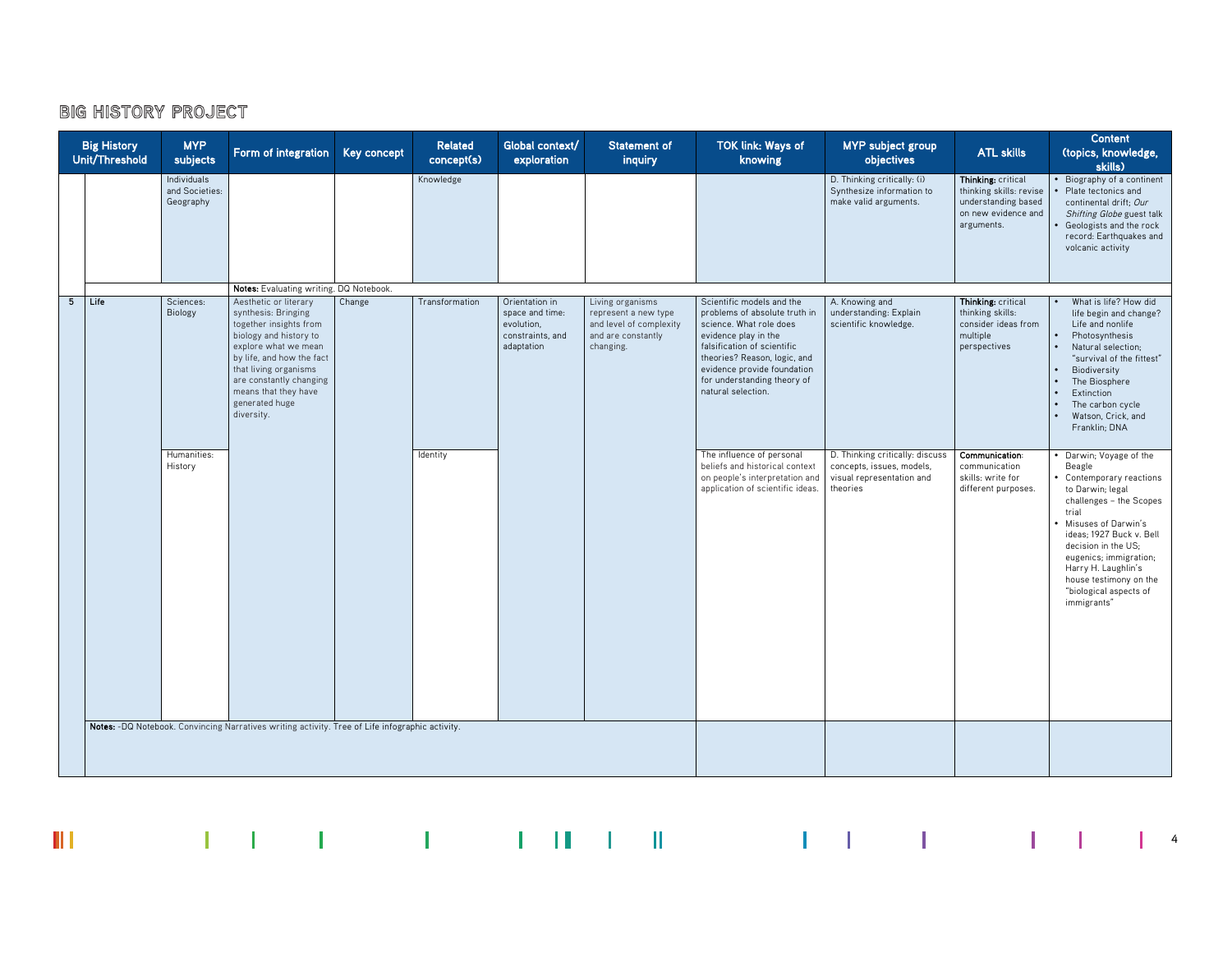|                | <b>Big History</b><br>Unit/Threshold | <b>MYP</b><br>subjects  | Form of integration                                                                                                                                                                                                          | Key concept   | <b>Related</b><br>concept(s)                   | Global context/<br>exploration                                                                        | <b>Statement of</b><br>inquiry                                                                                                                                                                                                                                                    | <b>TOK link: Ways of</b><br>knowing                                                                                                                                                | <b>MYP</b> subject group<br>objectives                                                                                                                                                                                                                               | <b>ATL skills</b>                                                                                       | <b>Content</b><br>(topics, knowledge,<br>skills)                                                                                                                                                                                                                                                                                                                                                                                                                                                           |
|----------------|--------------------------------------|-------------------------|------------------------------------------------------------------------------------------------------------------------------------------------------------------------------------------------------------------------------|---------------|------------------------------------------------|-------------------------------------------------------------------------------------------------------|-----------------------------------------------------------------------------------------------------------------------------------------------------------------------------------------------------------------------------------------------------------------------------------|------------------------------------------------------------------------------------------------------------------------------------------------------------------------------------|----------------------------------------------------------------------------------------------------------------------------------------------------------------------------------------------------------------------------------------------------------------------|---------------------------------------------------------------------------------------------------------|------------------------------------------------------------------------------------------------------------------------------------------------------------------------------------------------------------------------------------------------------------------------------------------------------------------------------------------------------------------------------------------------------------------------------------------------------------------------------------------------------------|
| 6              | <b>Early Humans</b>                  | History                 | Contextualization:<br>Students draw on<br>expertise from history<br>and language<br>acquisition to situate<br>the phenomenon of<br>human language in the<br>context of evolving                                              | Communication | Civilization,<br>innovation, and<br>revolution | Personal and<br>cultural<br>expression:<br>Critical literacy,<br>languages, and<br>linguistic systems | Complex communication<br>through spoken and<br>written language gives<br>us the ability to express<br>ourselves in many<br>contexts for many<br>purposes, including the<br>collective learning and                                                                                | Lesson 6.1: "Ways of knowing"<br>about how early humans<br>lived uses disciplines of<br>archaeology and<br>anthropology and how they<br>use evidence and reason to<br>make claims. | A. Knowing and<br>understanding<br>C. Communicating<br>D. Thinking critically<br>Language timeline and<br>explanation (group project)                                                                                                                                | Social: collaboration                                                                                   | Early nomadic<br>communities; daily life;<br>beliefs<br>• Making stone tools<br>• Human migration<br>• Technological<br>developments                                                                                                                                                                                                                                                                                                                                                                       |
|                |                                      | Language<br>Acquisition | patterns of civilization.                                                                                                                                                                                                    |               | Context, purpose                               |                                                                                                       | advanced systems that<br>make civilization<br>possible.                                                                                                                                                                                                                           |                                                                                                                                                                                    | C. Communicating in<br>response to spoken, written<br>and visual text<br>D. Using language in spoken<br>and written form<br>(lower phases- animals and<br>humans communication<br>comparison; higher levels-<br>translation timeline<br>translation or localization) | Research:<br>Information literacy:<br>creating information.                                             | What makes humans<br>different?<br>How language is used by<br>humans and other<br>animals; honeybee<br>communication; bird<br>calls and song; language<br>development in<br>chimpanzees and human<br>children<br>Language and<br>communication; does<br>language shape what we<br>know?<br><b>Historos Cave</b><br>Historical development<br>of language (theories of<br>context and purpose)                                                                                                              |
| $\overline{7}$ | Agriculture&<br>Civilization         | Sciences:<br>Biology    | Notes: Little Big History project.<br>Complex explanation:<br>Using multiple<br>disciplines to gain<br>insight into the<br>Neolithic agricultural<br>revolution and its<br>consequences for<br>human and natural<br>history. | Communities   | Interaction                                    | Globalization and<br>sustainability:<br>Commonality,<br>diversity,<br>interconnection                 | The development of<br>agriculture paved the<br>way for larger and more<br>specialized social<br>groups; it fundamentally<br>changed the way human<br>communities are<br>organized, interact with<br>the environment, and<br>understand their<br>relationships with each<br>other. | The development over<br>thousands of years of what<br>we have come to call farming<br>is based upon reason<br>evidence (perception) and<br>logic.                                  | B/C (plant growth or<br>digestion experiment); A/D<br>(Essay: "How can we use<br>science to provide more food<br>for a hungry planet?)                                                                                                                               | Research:<br>Information literacy:<br>make connections<br>between various<br>sources of<br>information. | Domestication of plants<br>and animals (human<br>control over the<br>environment and its<br>consequences)<br>Food and dietary<br>requirements of<br>individuals and<br>communities<br>Climate and natural<br>resources -opportunities<br>and constraints<br>Paleo-botany and<br>climatology<br>Heterotrophs/<br>autotrophs<br>Digestive process--<br>mechanical, chemical,<br>enzymes, peristalsis,<br>chime, amylases, bile<br>Plant nutrition (vitamins,<br>fiber, carbohydrates)<br>Experimental design |

 $\mathbb{H}$  and the state of the state  $\mathbb{H}$  and  $\mathbb{H}$  and  $\mathbb{H}$  are stated in the state of the state  $\mathbb{H}$  is the state of the state of the state of the state of the state of the state of the state of the state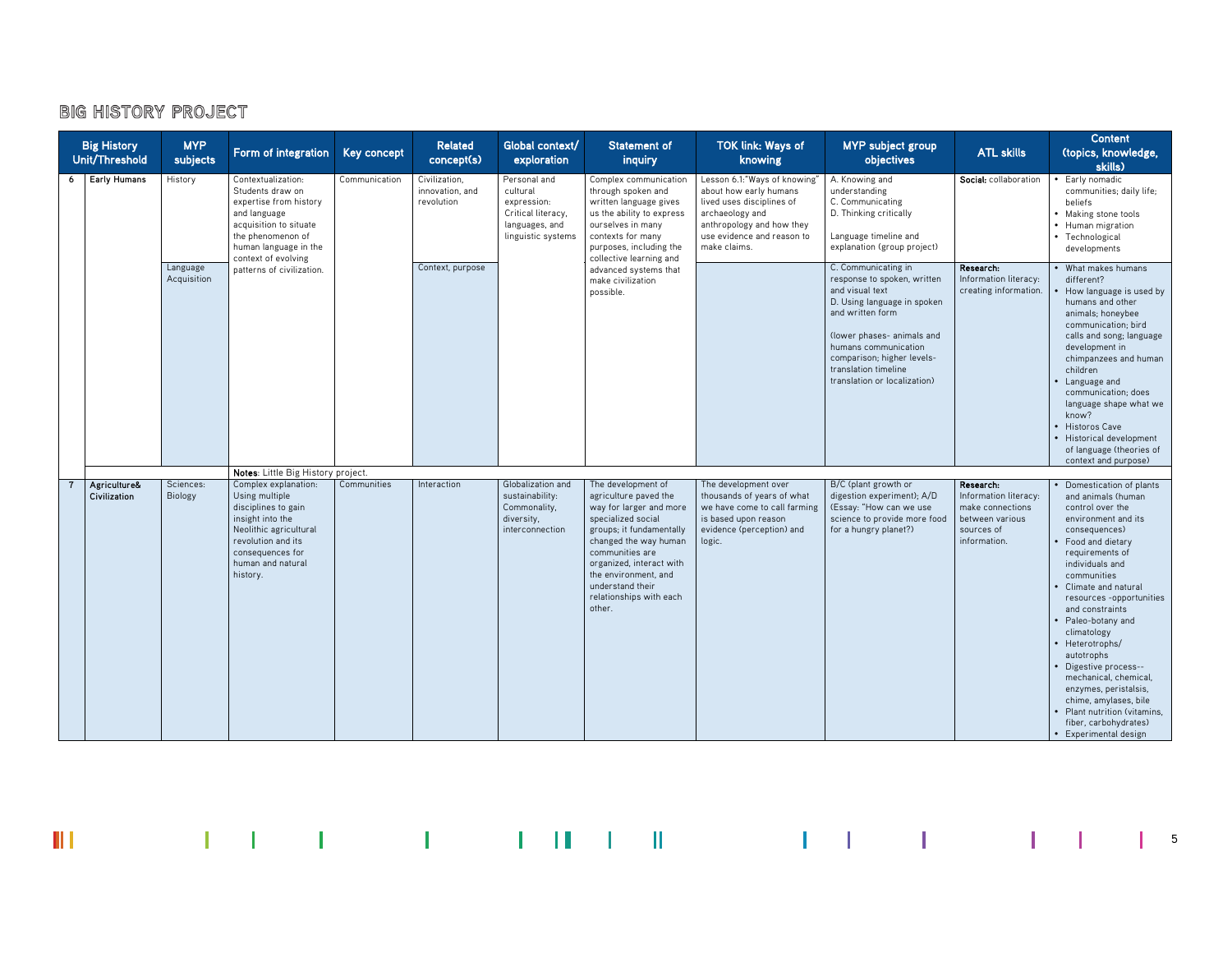|   | <b>Big History</b><br>Unit/Threshold | <b>MYP</b><br>subjects                                    | Form of integration                                                                                                                                                                                           | <b>Key concept</b>     | <b>Related</b><br>concept(s) | Global context/<br>exploration                                                                                                                         | <b>Statement of</b><br>inquiry                                                                                                                      | <b>TOK link: Ways of</b><br>knowing                                                                                                                                                                                                  | MYP subject group<br>objectives                                                             | <b>ATL skills</b>                                                                                                                                                           | <b>Content</b><br>(topics, knowledge,<br>skills)                                                                                                                                                                                                                                                                                                                                                                                                               |
|---|--------------------------------------|-----------------------------------------------------------|---------------------------------------------------------------------------------------------------------------------------------------------------------------------------------------------------------------|------------------------|------------------------------|--------------------------------------------------------------------------------------------------------------------------------------------------------|-----------------------------------------------------------------------------------------------------------------------------------------------------|--------------------------------------------------------------------------------------------------------------------------------------------------------------------------------------------------------------------------------------|---------------------------------------------------------------------------------------------|-----------------------------------------------------------------------------------------------------------------------------------------------------------------------------|----------------------------------------------------------------------------------------------------------------------------------------------------------------------------------------------------------------------------------------------------------------------------------------------------------------------------------------------------------------------------------------------------------------------------------------------------------------|
|   |                                      | Individuals<br>and Societies:<br>Integrated<br>Humanities |                                                                                                                                                                                                               |                        | Resources                    |                                                                                                                                                        |                                                                                                                                                     |                                                                                                                                                                                                                                      | A/B/Early civilizations: (i)<br>Search<br>D. (from interdisciplinary<br>essay)              | Thinking: Critical<br>thinking: gather and<br>organize relevant<br>information to make<br>an argument; revise<br>understanding based<br>on new information<br>and evidence. | • Farming vs. foraging?<br>Civilizations: East Asia,<br>Greco-Roman.<br>Mesoamerican<br>Cities, states,<br>civilizations (early<br>urbanization)<br>• Social stratification and<br>specialization (status,<br>networks)<br>• Geography and society;<br>· Paleo-archaeology;<br>scarcity-surplus--<br>distribution of<br>resources: trade and<br>exchange; networks<br>• measures of quality of<br>life                                                         |
|   |                                      |                                                           | Notes: Biography of a Crop activity. Little Big History questions. Early civilization museum project                                                                                                          |                        |                              |                                                                                                                                                        |                                                                                                                                                     |                                                                                                                                                                                                                                      | ID-A, B, D                                                                                  | Reflection: Identify<br>strengths and<br>weaknesses of<br>personal learning<br>strategies; keep a<br>journal to record<br>reflections.                                      |                                                                                                                                                                                                                                                                                                                                                                                                                                                                |
| 8 | Expansion and<br>Interconnection     | History                                                   | Complex explanation:<br>Students draw on<br>expertise from<br>historical and literary<br>analysis to develop a<br>more complex<br>understanding of<br>medieval and early<br>modern history (500-<br>1750 CE). | Global<br>interactions | Identity (and<br>culture)    | Orientation in<br>space and time:<br>Civilizations and<br>social histories,<br>heritage,<br>pilgrimage,<br>migration,<br>displacement, and<br>exchange | Increased global<br>interaction raises<br>complex questions of<br>identity that are reflected<br>in the themes of<br>adventurous travel<br>writers. | Evidence reason language<br>and evidence (perception) all<br>play strong roles in claims of<br>our knowledge regarding<br>expansion and<br>interconnection and also play<br>strong roles in expansion and<br>interconnection itself. | <b>B.</b> Investigating<br>C. Communicating<br>Travel dialogue with<br>adventurer of choice | Thinking: Creative<br>thinking: use<br>existing works and<br>ideas in new ways                                                                                              | • Reasons for, and<br>consequences of, the<br>expansion and<br>interconnection of<br>agrarian civilizations<br>• Trade and exchange;<br>trade routes such as the<br>Silk Road; economic<br>impact of increasing<br>interconnectedness<br>Ship making; expansion<br>of overseas trade<br>• Social impact of<br>increased interaction;<br>spread of religion;<br>spread of disease;<br>plague<br>• Migration and<br>demographic change<br>• The limits of growth |

 $\mathbf{III}$  and the set of the set of the set of the filled set of the set of the set of the set of the set of the set of the set of the set of the set of the set of the set of the set of the set of the set of the set of the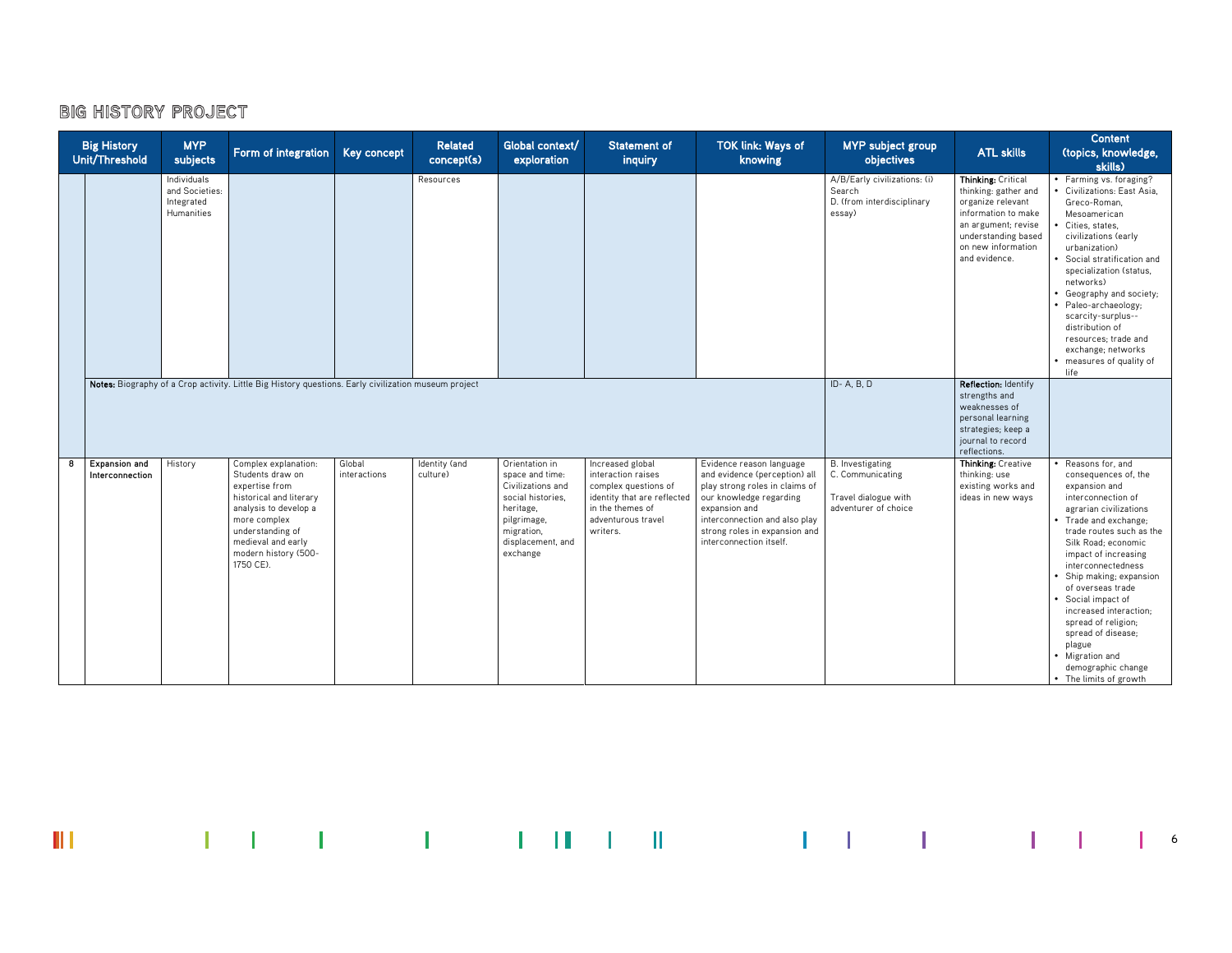$\mathbb H$ 

|   | <b>Big History</b><br>Unit/Threshold | <b>MYP</b><br>subjects     | Form of integration                                                                                  | Key concept | <b>Related</b><br>concept(s)         | Global context/<br>exploration                                                          | <b>Statement of</b><br>inquiry                                                                                                       | <b>TOK link: Ways of</b><br>knowing                                                                            | <b>MYP</b> subject group<br>objectives                                                                                                                                                                                            | <b>ATL skills</b>                                                                                                                                                  | <b>Content</b><br>(topics, knowledge,<br>skills)                                                                                                                                                                                                                                                                                                                                                                                                                                                                                                                             |
|---|--------------------------------------|----------------------------|------------------------------------------------------------------------------------------------------|-------------|--------------------------------------|-----------------------------------------------------------------------------------------|--------------------------------------------------------------------------------------------------------------------------------------|----------------------------------------------------------------------------------------------------------------|-----------------------------------------------------------------------------------------------------------------------------------------------------------------------------------------------------------------------------------|--------------------------------------------------------------------------------------------------------------------------------------------------------------------|------------------------------------------------------------------------------------------------------------------------------------------------------------------------------------------------------------------------------------------------------------------------------------------------------------------------------------------------------------------------------------------------------------------------------------------------------------------------------------------------------------------------------------------------------------------------------|
|   |                                      | Language and<br>Literature |                                                                                                      |             | Theme                                |                                                                                         |                                                                                                                                      |                                                                                                                | <b>B.</b> Analyzing<br>C. Producing text<br>Read travelogues from a<br>variety of eras, determine<br>characteristics of the genre,<br>take a real or imaginary<br>(historical) trip and write a<br>short piece of travel writing. | Thinking: Transfer:<br>combine knowledge,<br>understanding, and<br>skills to create novel<br>solutions                                                             | Accounts of adventurers<br>such as Marco Polo, Ibn<br>Battuta and Zheng He;<br>How have the accounts<br>contributed to our<br>understanding of the<br>world at this time? What<br>picture of the world do<br>they paint? What makes<br>these accounts reliable<br>or unreliable?<br>Spread of ideas and<br>cultures<br>Interconnections and<br>collective learning                                                                                                                                                                                                           |
|   |                                      |                            | Notes: World Zone game. Explorers min-project.                                                       |             |                                      |                                                                                         |                                                                                                                                      |                                                                                                                |                                                                                                                                                                                                                                   |                                                                                                                                                                    |                                                                                                                                                                                                                                                                                                                                                                                                                                                                                                                                                                              |
| 9 | Acceleration                         | History                    | Crossover tooling: Use<br>the design cycle to<br>understand the process<br>of historical innovation. | Change      | Causality (cause<br>and consequence) | Scientific and<br>technical<br>innovation -<br>Adaptation,<br>ingenuity and<br>progress | Increasingly rapid<br>change offers exciting<br>and troubling challenges<br>that create ongoing.<br>dynamic cycles of<br>innovation. | Causes and consequences of<br>acceleration based upon not<br>just reason and perception<br>but also intuition. | C. Communicating<br>D. Thinking critically<br>Write a newspaper editorial<br>that advocates for adoption of<br>a new technology in the face<br>of opposition.                                                                     | Thinking: Critical<br>thinking: Gather and<br>organize relevant<br>information to<br>formulate and<br>argument.                                                    | Causes of accelerating<br>change<br>Role of significant<br>individuals<br>Consequences of<br>accelerating change;<br>political, social, cultural<br>and economic impact;<br>impact on the biosphere<br>The Industrial<br>Revolution: the causes<br>and enablers of<br>industrialization;<br>developments in<br>transportation;<br>developments in energy<br>and power; industrial<br>infrastructure: iron and<br>steel; mass production<br>Developments in<br>communications:<br>urbanization and the<br>growth of cities and<br>factories; impact on<br>standards of living |
|   |                                      | Design                     |                                                                                                      |             | Innovation                           |                                                                                         |                                                                                                                                      | Debate over positive or<br>negative force must be based<br>on sound evidence and<br>reason.                    | • Inquiring and analyzing<br>Developing ideas<br>Create a historical design<br>brief for a groundbreaking<br>invention from the period                                                                                            | Research: Media<br>literacy: locate,<br>organize, analyze,<br>evaluate, synthesize,<br>and ethically use<br>information from a<br>variety of sources<br>and media. | • How inventions and<br>innovations impact our<br>lives<br>The extent to which<br>technological<br>innovations have been a<br>positive or negative<br>force: population trends;<br>literacy; wars;<br>environmental impact                                                                                                                                                                                                                                                                                                                                                   |
|   |                                      |                            | Notes: Impacts of population growth essay.                                                           |             |                                      |                                                                                         |                                                                                                                                      |                                                                                                                |                                                                                                                                                                                                                                   |                                                                                                                                                                    |                                                                                                                                                                                                                                                                                                                                                                                                                                                                                                                                                                              |

 $\mathcal{L}^{\mathcal{A}}(\mathcal{A})=\mathcal{L}^{\mathcal{A}}(\mathcal{A})=\mathcal{L}^{\mathcal{A}}(\mathcal{A})=\mathcal{L}^{\mathcal{A}}(\mathcal{A})=\mathcal{L}^{\mathcal{A}}(\mathcal{A})=\mathcal{L}^{\mathcal{A}}(\mathcal{A})=\mathcal{L}^{\mathcal{A}}(\mathcal{A})=\mathcal{L}^{\mathcal{A}}(\mathcal{A})=\mathcal{L}^{\mathcal{A}}(\mathcal{A})=\mathcal{L}^{\mathcal{A}}(\mathcal{A})=\mathcal{L}^{\mathcal{A}}(\mathcal{A})=\mathcal{L}^{\mathcal{$